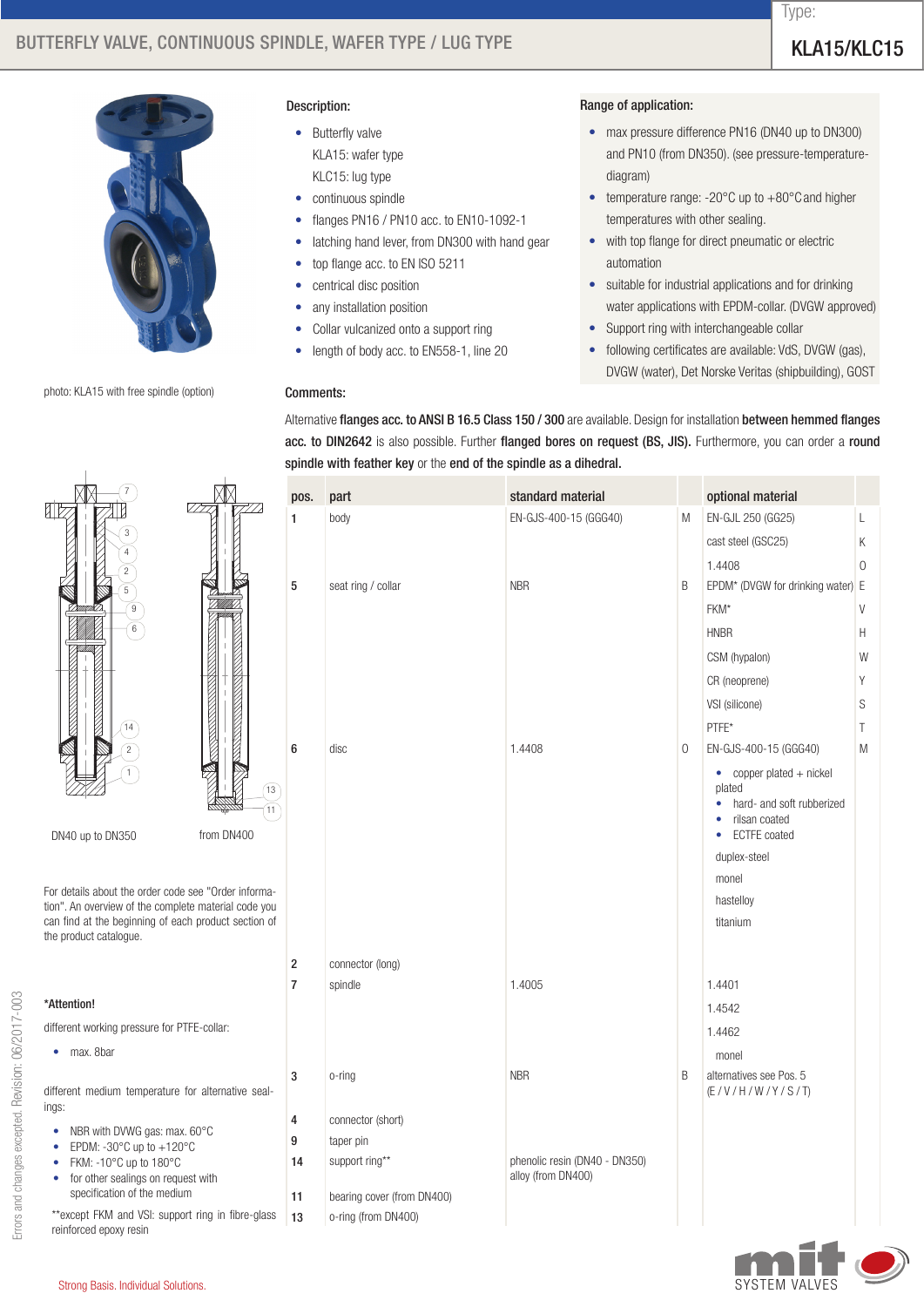# BUTTERFLY VALVE, CONTINUOUS SPINDLE, WAFER TYPE / LUG TYPE / WELL THE MANUSCRIPT OF THE RELATS WELL TO THE RELA

- HG: hand gear
- FW: free spindle
- SF: free of silicone
- ZG: certificate / approval

#### For electric actuated valves only:

• AP: accumulator security pack

B

K2

K1

• PT: potentiometer

H1

H2

• PO: positioning system

#### For pneumatic actuated valves only:

- SD: sound absorber
- • AD: exhaust air regulator
- PV: pilot valve

For details see data sheet "GMV3197", "GMV3163" (3/2 way) and "MVA01" (5/2 way). Other types on request.

• PS: positioning indicator

For details see data sheet "MCM2" (mechanical), "MCN2" (inductive, with ATEX 94/9/EC) and "MCS2" (inductive).

SW F mт cr. H1 K2 H2 <u>L K1</u>, 2008, 2009, 2009, 2009, 2009, 2009, 2009, 2009, 2009, 2009, 2009, 2009, 2009, 2009, 2009, 2009, 2009, 20 L

| match code        | size         | max.                             | L    | $H1$ [mm] |     | H <sub>2</sub> | K1   | <b>K2</b>          | B    | F                | $SW^* S$ |      | $CV**$                 | zeta         | breakaway          |             | weight [kg] |
|-------------------|--------------|----------------------------------|------|-----------|-----|----------------|------|--------------------|------|------------------|----------|------|------------------------|--------------|--------------------|-------------|-------------|
|                   | [inch]       | pres-<br>sure<br>diffe-<br>rence | [mm] |           | -FW | [mm]           | [mm] | $\lceil mm \rceil$ | [mm] |                  |          | [mm] | $\text{[m}^3/\text{h}$ | value<br>*** | torque****<br>[Nm] | KLA15 KLC15 |             |
| KLx15-56-1xx0x    | <b>DN40</b>  | <b>PN16</b>                      | 33   | 162       | 130 | 61             | 5    | 27                 | 267  | F <sub>05</sub>  | 11       | 12   | 55                     | 1.33         | 8                  | 2.7         | 3.5         |
| KLx15-57-1xx0x    | <b>DN50</b>  | <b>PN16</b>                      | 43   | 156       | 124 | 77.5           | 6    | 33                 | 267  | F05 / F07        | 11       | 12   | 100                    | 0.98         | 23                 | 3.8         | 4.4         |
| KLx15-58-1xx0x    | <b>DN65</b>  | <b>PN16</b>                      | 46   | 166       | 134 | 89.5           | 10   | 47                 | 267  | F05 / F07        | 11       | 12   | 170                    | 0.97         | 33                 | 3.9         | 6.5         |
| KLx15-59-1xx0x    | <b>DN80</b>  | <b>PN16</b>                      | 46   | 173       | 141 | 97.5           | 17   | 66                 | 267  | F05/F07          | 11       | 12   | 260                    | 0.95         | 36                 | 4.8         | 7.1         |
| KLx15-60-1xx0x    | <b>DN100</b> | <b>PN16</b>                      | 52   | 190       | 156 | 115            | 26   | 91                 | 267  | F05 / F07        | 14       | 16   | 515                    | 0.59         | 42                 | 5.6         | 7.7         |
| KLx15-61-1xx0x    | <b>DN125</b> | <b>PN16</b>                      | 56   | 204       | 170 | 121.5          | 35   | 111                | 267  | F <sub>0</sub> 7 | 14       | 16   | 875                    | 0.5          | 58                 | 7.9         | 10.4        |
| KLx15-62-1xx0x    | DN150        | <b>PN16</b>                      | 56   | 220       | 186 | 148            | 50   | 147                | 267  | F <sub>0</sub> 7 | 17       | 19   | 1355                   | 0.43         | 105                | 8.7         | 12.4        |
| KLx15-63-1xx0x    | <b>DN200</b> | <b>PN16</b>                      | 60   | 265       | 218 | 179.5          | 72   | 195                | 355  | F07/F10          | 17       | 19   | 2865                   | 0.31         | 195                | 15.5        | 23.6        |
| KLx15-64-1xx0x    | <b>DN250</b> | <b>PN16</b>                      | 68   | 296       | 249 | 210            | 92   | 243                | 355  | F <sub>10</sub>  | 22       | 24   | 4570                   | 0.29         | 295                | 21.9        | 29.5        |
| KLx15-65-1xx0x-HG | DN300        | <b>PN16</b>                      | 78   | 448       | 285 | 250            | 112  | 293                | 209  | F <sub>12</sub>  | 27       | 29   | 7060                   | 0.25         | 450                | 39          | 54.6        |
| KLx15-66-0xx0x-HG | <b>DN350</b> | <b>PN10</b>                      | 78   | 552       | 369 | 280            | 129  | 327                | 222  | F <sub>12</sub>  | 27       | 29   | 10200                  | 0.23         | 545                | 48          | 76          |
| KLx15-67-0xx0x-HG | <b>DN400</b> | <b>PN10</b>                      | 102  | 628       | 400 | 305            | 144  | 377                | 247  | F <sub>12</sub>  | 27       | 29   | 14030                  | 0.2          | 700                | 80          | 122         |
| KLx15-68-0xx0x-HG | <b>DN450</b> | <b>PN10</b>                      | 114  | 701.5     | 423 | 365            | 164  | 427                | 287  | $F14$ / $F16$    | 36       | 38   | 18580                  | 0.19         | 920                | 106         | 140         |
| KLx15-69-0xx0x-HG | <b>DN500</b> | <b>PN10</b>                      | 127  | 758.5     | 480 | 372            | 183  | 476                | 287  | F14/F16          | 36       | 38   | 23890                  | 0.17         | 1140               | 128         | 203         |
| KLx15-70-0xx0x-HG | <b>DN600</b> | <b>PN10</b>                      | 154  | 862.5     | 562 | 458            | 220  | 574                | 287  | F <sub>16</sub>  | 46       | 48   | 36900                  | 0.15         | 1450               | 214         | 290         |

#### \*\*\***Zeta value:** non-dimensional value, that shows the pressure drop constant for passed through bodies in a piping having the valve fully opened.

\* Spindle as square

Breakaway torque: all data is determined with water at max ∆p and normal ambient temperature. Multiplicator for frictional media is 1.3. If your configuration has special sealing material or your application has critical media consultation is obligatory.

\*\*CV value: The nominal flow rate CVs acc. to VDI/ VDE 2173 shows the water quantity in cubic meter per hour with the valve fully opened, ∆p=1 and the water temperature between 5°C and 30°C.

# Please ask for field specifications that are not listed in this data sheet.

KLx15 - LIXXI HIXXIOIXII - IIXII - IIXXI

1 2 3 4 5 6

Before installation please consider the installation and maintenance manual, especially the safety indications!

# Order information:

# 1: automation:

- no specification: latching hand lever/ hand gear
- D: pneumatic double acting
- S: pneumatic single acting
- E: electric actuated

# 2: type:

- KLA15: wafer type
- KLC15: lug type

# 3: connection size:

## $• 54 -69$  (see table)

attached is the flange pressure: 0: PN10 1: PN16

#### 4: materials:

- 1. digit: body material (M/L/K/O)
- 2. digit: sealing for spindle (E / V / H / W / Y / S / T)
- 3. digit: disc  $(0 = \text{stainless steel})$
- 4. digit: collar  $(E/V/H/W/Y/S/T)$

### 5: actuator:

- no specification: latching hand lever (from DN300 hand gear)
- free spindle: option FW
- automated: see column "actuator"

#### 6: options (see "options")



Type: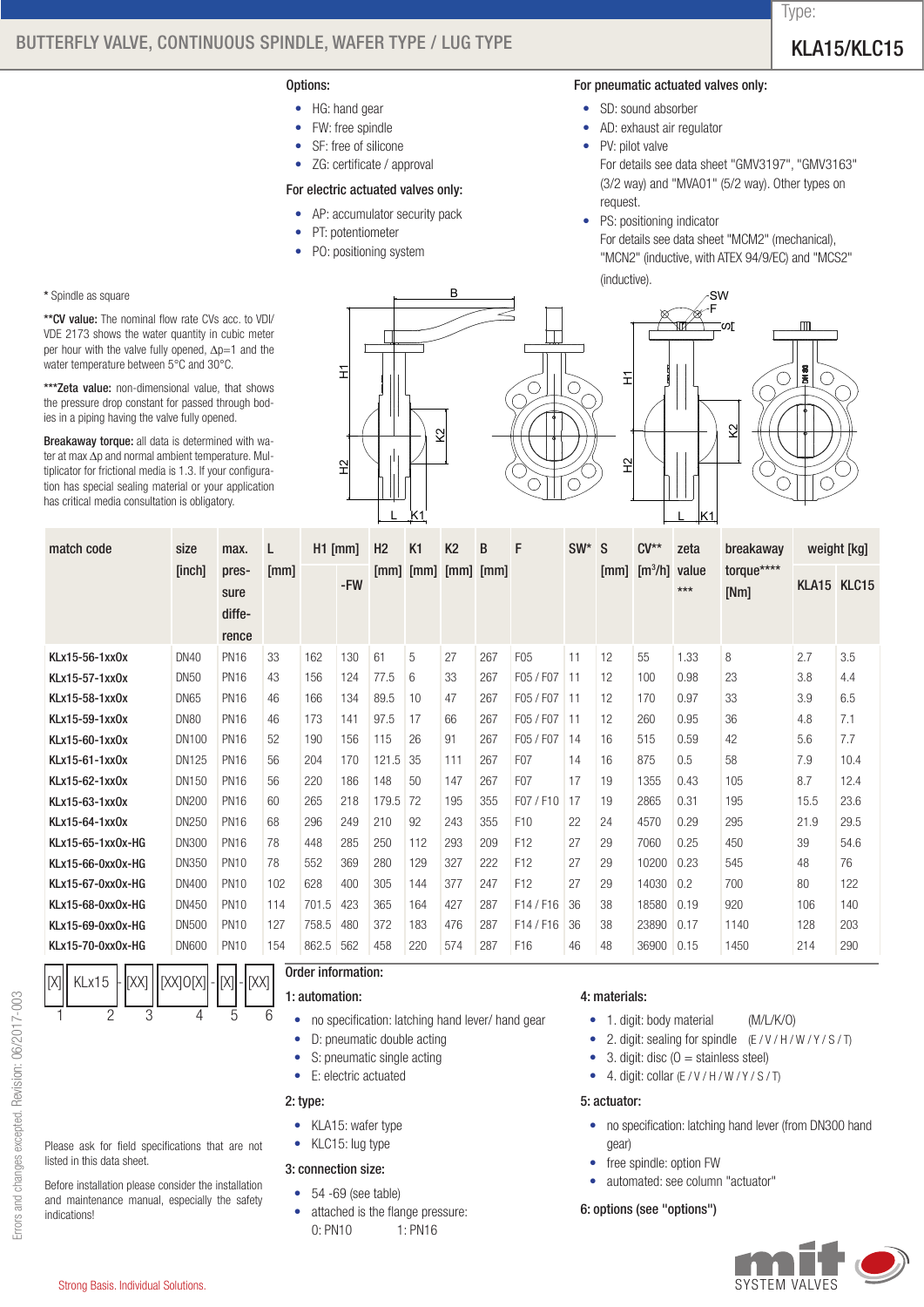# BUTTERFLY VALVE, CONTINUOUS SPINDLE, WAFER TYPE / LUG TYPE / WELL THE MANUSCRIPT OF THE RELATS WELL TO THE RELA

Type:



# DKLA15 / SKLA15 / DKLC15 / SKLC15

High quality pneumatic actuator made of alloy with air connection according to NAMUR and positioning indicator. The actuator works with the rack/bevel method. For further details see the technical data sheet "DR/SC".

Types double acting (the actuator opens and closes with compressed air) and single acting (the actuator opfens with compressed air and closes with spring pressure).

The actuators are configured for use with fluid, gas and antifriction medium. For critical media it is strictly recommended to inform us!

#### Description:

• working pressure: 0 - 16bar / 0 - 10bar (from DN350) •

match code double acting: DKLA15/DKLC15

• pilot pressure: 6 - 8 bar

- ambient temperature: -20 $^{\circ}$ C up to  $+80^{\circ}$ C
- medium temperature: -20 $^{\circ}$ C up to  $+80^{\circ}$ C (180°C with ambient temperature up to 35°C) Other temperature conditions upon request.





|                   | actuator     | H <sub>1</sub> | B     | D     |                    | weight [kg] |
|-------------------|--------------|----------------|-------|-------|--------------------|-------------|
|                   |              | [mm]           | [mm]  | [mm]  | DKLA <sub>15</sub> | DKLC15      |
| DKI x15-56-1xx0x- | <b>DR030</b> | 235            | 153.5 | 84.5  | 3.3                | 4.3         |
| DKLx15-57-1xx0x-  | <b>DR030</b> | 229            | 153.5 | 84.5  | 4.5                | 5           |
| DKI x15-58-1xx0x- | DR060        | 256            | 203.5 | 93    | 5.7                | 7.2         |
| DKI x15-59-1xx0x- | DR060        | 263            | 203.5 | 93    | 6.5                | 8.8         |
| DKLx15-60-1xx0x-  | DR060        | 278            | 203.5 | 93    | 7.3                | 9.5         |
| DKLx15-61-1xx0x-  | <b>DR060</b> | 292            | 203.5 | 93    | 9.6                | 12.2        |
| DKLx15-62-1xx0x-  | DR100        | 321            | 241   | 106   | 11.5               | 14.9        |
| DKLx15-63-1xx0x-  | <b>DR220</b> | 393            | 304   | 136   | 21.8               | 30          |
| DKLx15-64-1xx0x-  | <b>DR300</b> | 436            | 333   | 146.5 | 30                 | 37.7        |
| DKLx15-65-1xx0x-  | DR450        | 492            | 394.5 | 166   | 46.2               | 60.2        |
| DKLx15-66-0xx0x-  | <b>DR600</b> | 595            | 422.5 | 181   | 62                 | 86.5        |
| DKLx15-67-0xx0x-  | <b>DR900</b> | 670.5          | 474   | 200   | 85                 | 123         |
| DKLx15-68-0xx0x-  | DR1200       | 718            | 528   | 221.5 | 130.5              | 161.5       |
| DKLx15-69-0xx0x-  | DR1200       | 775            | 528   | 221.5 | 151.5              | 217.5       |
| DKLx15-70-0xx0x-  | DR2000       | 910.5          | 605   | 262   | 203                | 318         |

# match code single acting: SKLA15 / SKLC15

|                  | $\frac{1}{2}$ , $\frac{1}{2}$ , $\frac{1}{2}$ , $\frac{1}{2}$ , $\frac{1}{2}$ |       |       |       |                    |             |  |  |  |
|------------------|-------------------------------------------------------------------------------|-------|-------|-------|--------------------|-------------|--|--|--|
|                  | actuator                                                                      | H1    | B     | D     |                    | weight [kg] |  |  |  |
|                  |                                                                               | [mm]  | [mm]  | [mm]  | SKLA <sub>15</sub> | SKLC15      |  |  |  |
| SKLx15-56-1xx0x- | SC030-I                                                                       | 235   | 153.3 | 84.5  | 3.4                | 4.4         |  |  |  |
| SKLx15-57-1xx0x- | SC100-G                                                                       | 259   | 241   | 106   | 7.2                | 7.7         |  |  |  |
| SKLx15-58-1xx0x- | <b>SC100-K</b>                                                                | 269   | 241   | 106   | 7.3                | 8.8         |  |  |  |
| SKLx15-59-1xx0x- | <b>SC150-H</b>                                                                | 288   | 259   | 118.5 | 9.9                | 12.2        |  |  |  |
| SKLx15-60-1xx0x- | SC150-J                                                                       | 303   | 259   | 118.5 | 10.7               | 12.9        |  |  |  |
| SKLx15-61-1xx0x- | SC220-H                                                                       | 345   | 304   | 136   | 16.2               | 18.8        |  |  |  |
| SKLx15-62-1xx0x- | SC300-K                                                                       | 373   | 333   | 146.5 | 19.8               | 23.2        |  |  |  |
| SKLx15-63-1xx0x- | SC600-I                                                                       | 444   | 422.5 | 181   | 35.8               | 44          |  |  |  |
| SKLx15-64-1xx0x- | SC900-J                                                                       | 599.5 | 474   | 200   | 54.8               | 62.5        |  |  |  |
| SKLx15-65-1xx0x- | SC1200-K                                                                      | 580   | 528   | 221.5 | 74.2               | 88.2        |  |  |  |
| SKLx15-66-0xx0x- | SC2000-H                                                                      | 797.5 | 605   | 262   | 113.2              | 137.7       |  |  |  |
| SKLx15-67-0xx0x- | SC2000-K                                                                      | 828.5 | 605   | 262   | 130.2              | 168.2       |  |  |  |
| SKLx15-68-0xx0x- | SC3000-I                                                                      | 803   | 710   | 330   | 189.5              | 220.5       |  |  |  |
| SKLx15-69-0xx0x- | SC3000-J                                                                      | 860   | 710   | 330   | 210.5              | 276.5       |  |  |  |
| SKLx15-70-0xx0x- | SC4000-J                                                                      | 995   | 812   | 371   | 305                | 420         |  |  |  |



### Attention!

To avoid corrosion inside the spring chamber for single acting actuators caused by aggressive ambient air we recommend pilot valves with integrated air recirculation.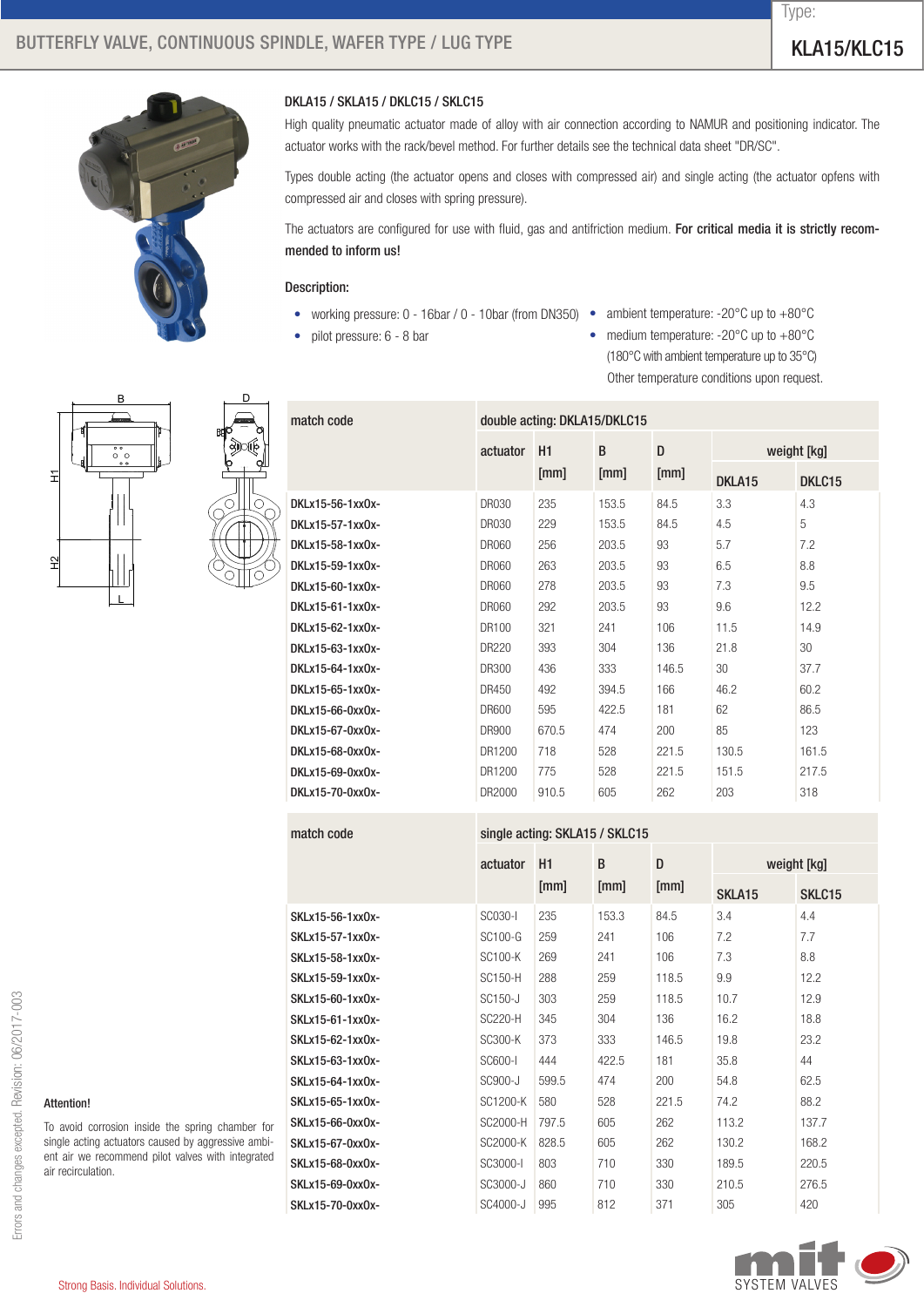Type:



# EKLA15 / EKLC15

High-quality electric actuator in compact design with a body made of high-strength plastics. It has a high-performance motor and a gear drive made of metal. A central control room heater and an electronic torque limiter are equipped as standard. For further details see the technical data sheet "J".

The actuators are configured for use with fluid, gas and antifriction medium. For critical media it is strictly recommended to inform us!

# Description:

- working pressure: 0 16 bar
- temperature range:  $-20^{\circ}$ C up to  $+70^{\circ}$ C
- ambient temperature:  $-20^{\circ}$ C up to  $+70^{\circ}$ C
- medium temperature: -20 $^{\circ}$ C up to  $+80^{\circ}$ C (150°C with ambient temperature up to 35°C) Other temperature conditions upon request.



| match code        | actuator   | $H1$ [mm] | $B$ [mm] | $D$ [mm] | weight [kg] |        |  |
|-------------------|------------|-----------|----------|----------|-------------|--------|--|
|                   |            |           |          |          | EKLA15      | EKLC15 |  |
| EKLx15-56-1xx0x-  | J210-5     | 256.5     | 169      | 104      | 2.45        | 3.45   |  |
| EKLx15-57-1xx0x-  | J335-6     | 295       | 177      | 110      | 4.6         | 5.1    |  |
| EKLx15-58-1xx0x-  | J335-6     | 305       | 177      | 110      | 4.7         | 6.2    |  |
| EKLx15-59-1xx0x-  | J355-6     | 337       | 177      | 110      | 6.1         | 8.4    |  |
| EKLx15-60-1xx0x-  | J355-6     | 352       | 177      | 110      | 6.9         | 9.1    |  |
| EKLx15-61-1xx0x-  | J385-6     | 366       | 177      | 110      | 9.7         | 12.3   |  |
| FKI x15-62-1xx0x- | J2140-6    | 450       | 177      | 110      | 13          | 16.4   |  |
| EKLx15-63-1xx0x-  | J2300-6    | 482       | 177      | 110      | 19          | 27.2   |  |
| EKLx15-64-1xx0x-  | J2300-6    | 513       | 177      | 110      | 25.4        | 33.1   |  |
| EKLx15-65-1xx0x-  | CH500-0    | 573       | 367      | 244      | 52.2        | 66.2   |  |
| EKLx15-66-1xx0x-  | CH800-0    | 682       | 386      | 284      | 69          | 93.5   |  |
| EKLx15-67-1xx0x-  | CH800-0    | 713       | 386      | 284      | 86          | 124    |  |
| EKLx15-68-1xx0x-  | CH1100     | 736       | 386      | 284      | 121.5       | 152.5  |  |
| EKLx15-69-1xx0x-  | on request |           |          |          |             |        |  |
| EKLx15-70-1xx0x-  | on request |           |          |          |             |        |  |



# connection voltage type:

- 19: 24V AC/DC up to 240V AC/DC
- other voltages on request